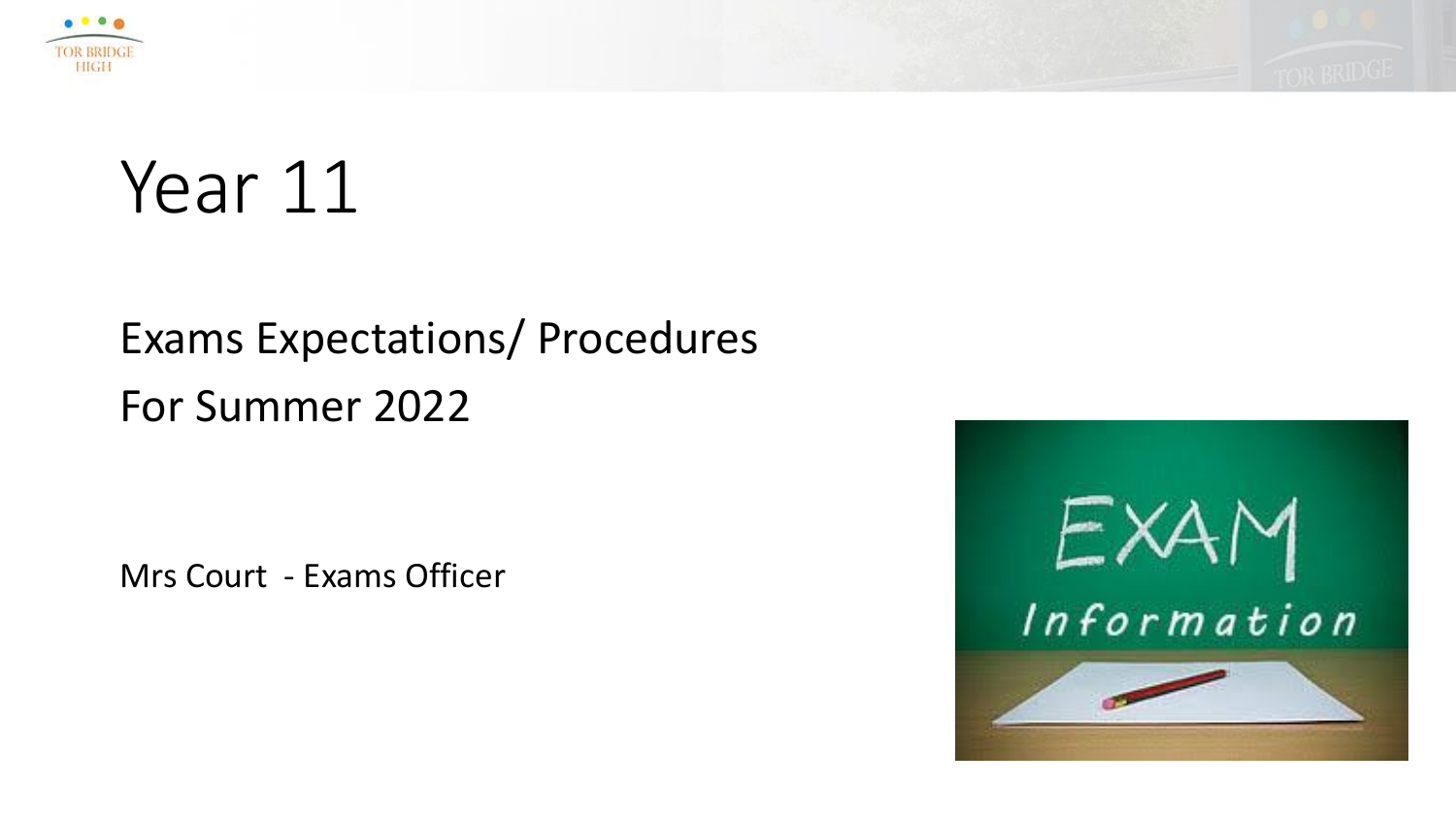#### **Regulations – Make sure you understand the rules TOR BRIDGE**

1 Be **on time** for all your exams.

2 If you break the rules in any way, you **could be disqualified from all your subjects**.

3 You **must not take** into the exam room:

(a) notes;

(b) a mobile phone or similar device, or a watch.



**Remember: possession of unauthorised material is breaking the rules, even if you do not intend to use it, and you will be subject to penalty and possible disqualification.**

4 Do not talk to or try to communicate with, or disturb other candidates once the exam has started.

5 You must not write inappropriate, obscene or offensive material.

6 If you leave the exam room unaccompanied by an invigilator before the exam has finished, you will not be allowed to return.

7 Do not borrow anything from another candidate during the exam.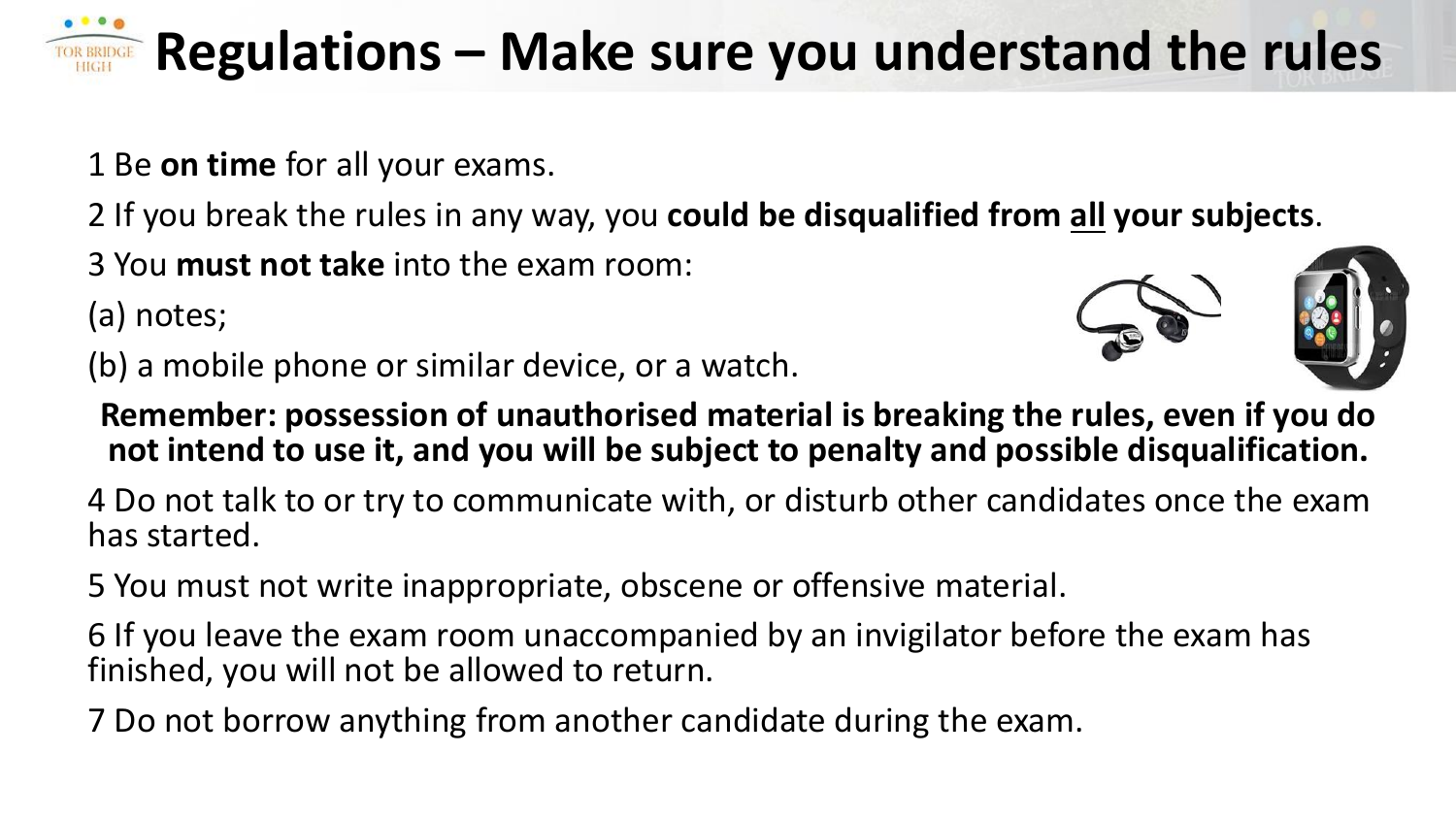

## **Information – Make sure you attend your exams and bring what you need**

1 Know the dates and times of all your exams. Arrive 15 minutes before the start of each exam.



2 Only take into the exam room the equipment which you need for the exam- Any pencil cases taken into the exam room must be see-through.

3 You must write clearly and in black ink

NB: Attendance at all exams is compulsory- any unauthorised absences will result in a full charge for the exam entry. If you do need to be absent due to a medical condition you must obtain a doctor's note so special consideration can be applied for if appropriate.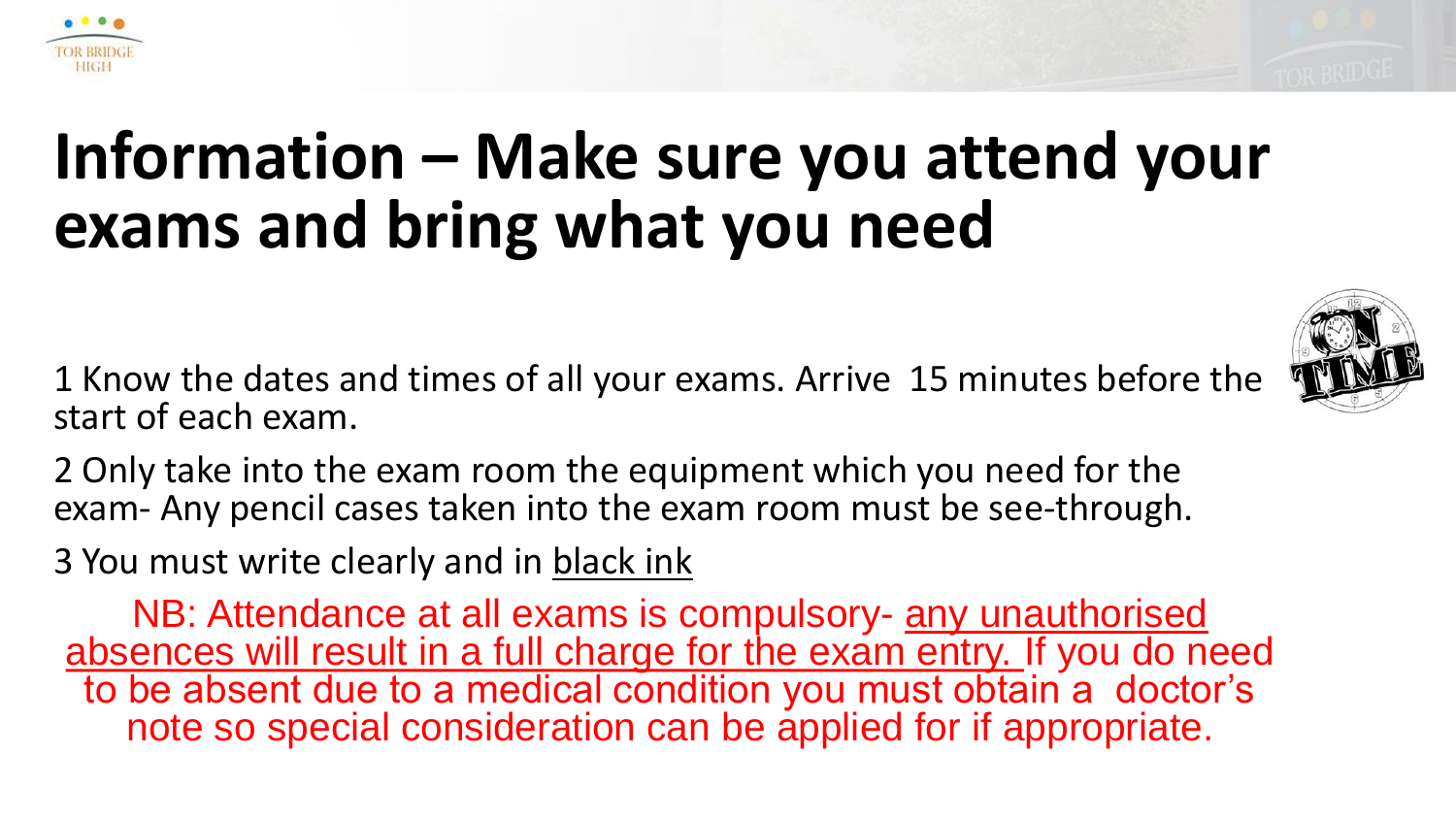



# **Instructions during the exam**

1 Always listen to the invigilator. Always follow their instructions.

- 2 Do not start writing anything until the invigilator tells you to fill in all the details required on the front of the question paper.
- 3 Do your rough work on the proper exam stationery. Cross it through and hand it in with your answers.
- 4 Make sure you add your candidate details to any additional answer sheets that you use, including those used for rough work.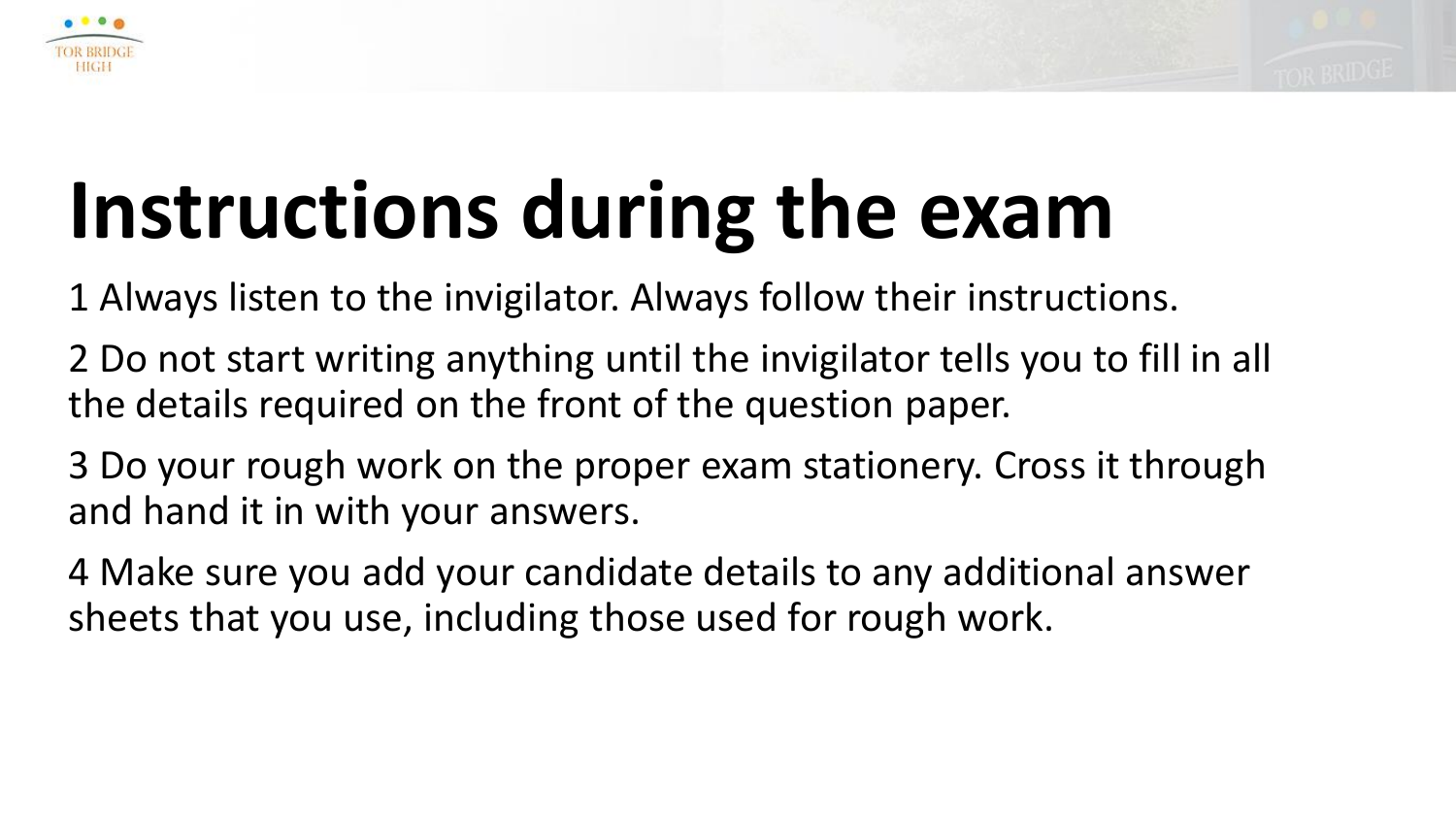



### **Advice and assistance**

1

Put up your hand during the exam if:

- (a) you have a problem and are in doubt about what you should do;
- (b) you do not feel well;
- (c) you need more paper.

2 You must not ask for, and will not be given, any explanation of the questions.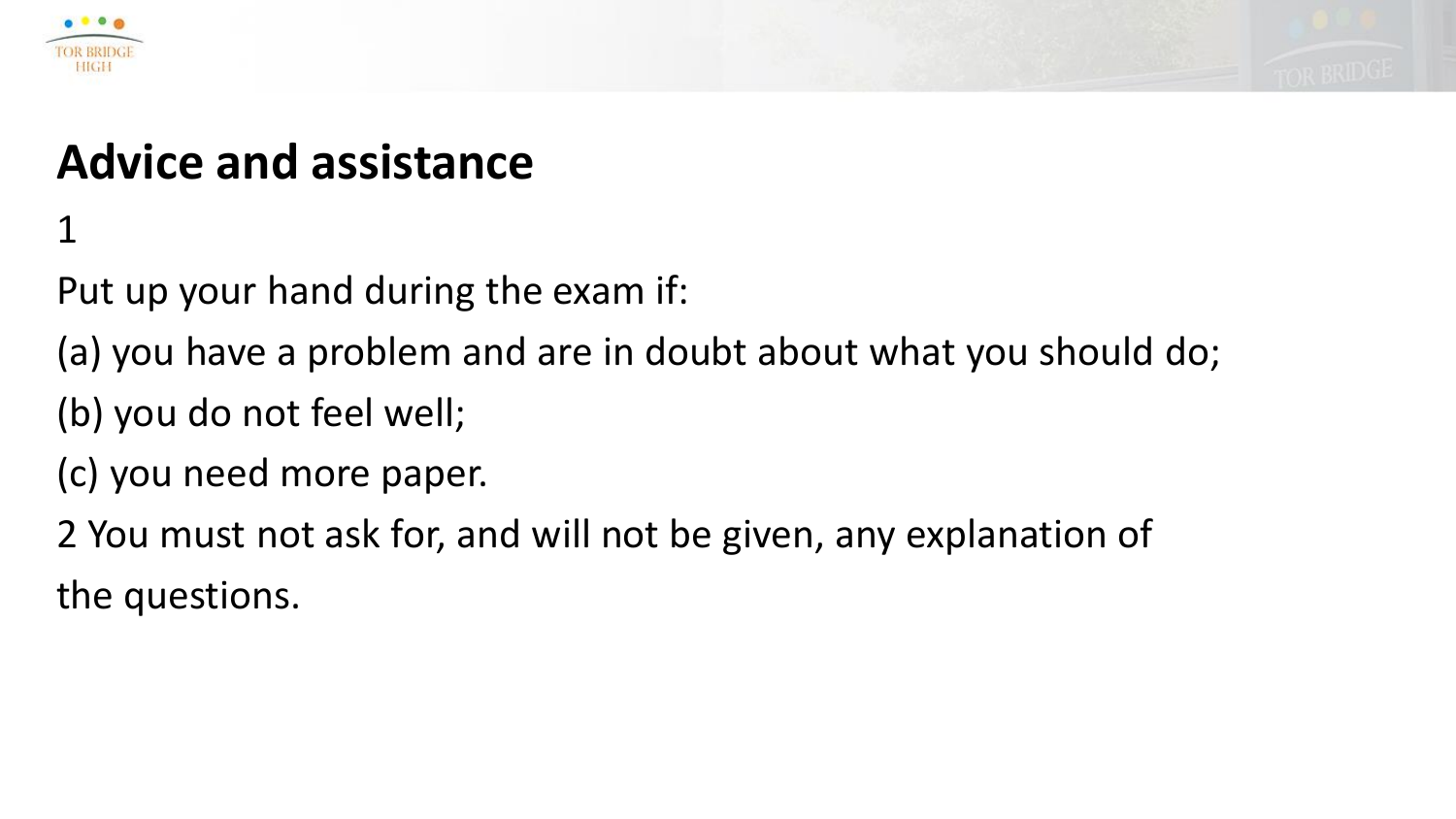



### **At the end of the exam**

1 Do not leave the exam room until told to do so by the invigilator.

2 Do not take from the exam room any stationery. This includes the question paper, answer booklets used or unused, rough work or any other materials provided for the exam.

3 You must remain in silence until you have left the exam room.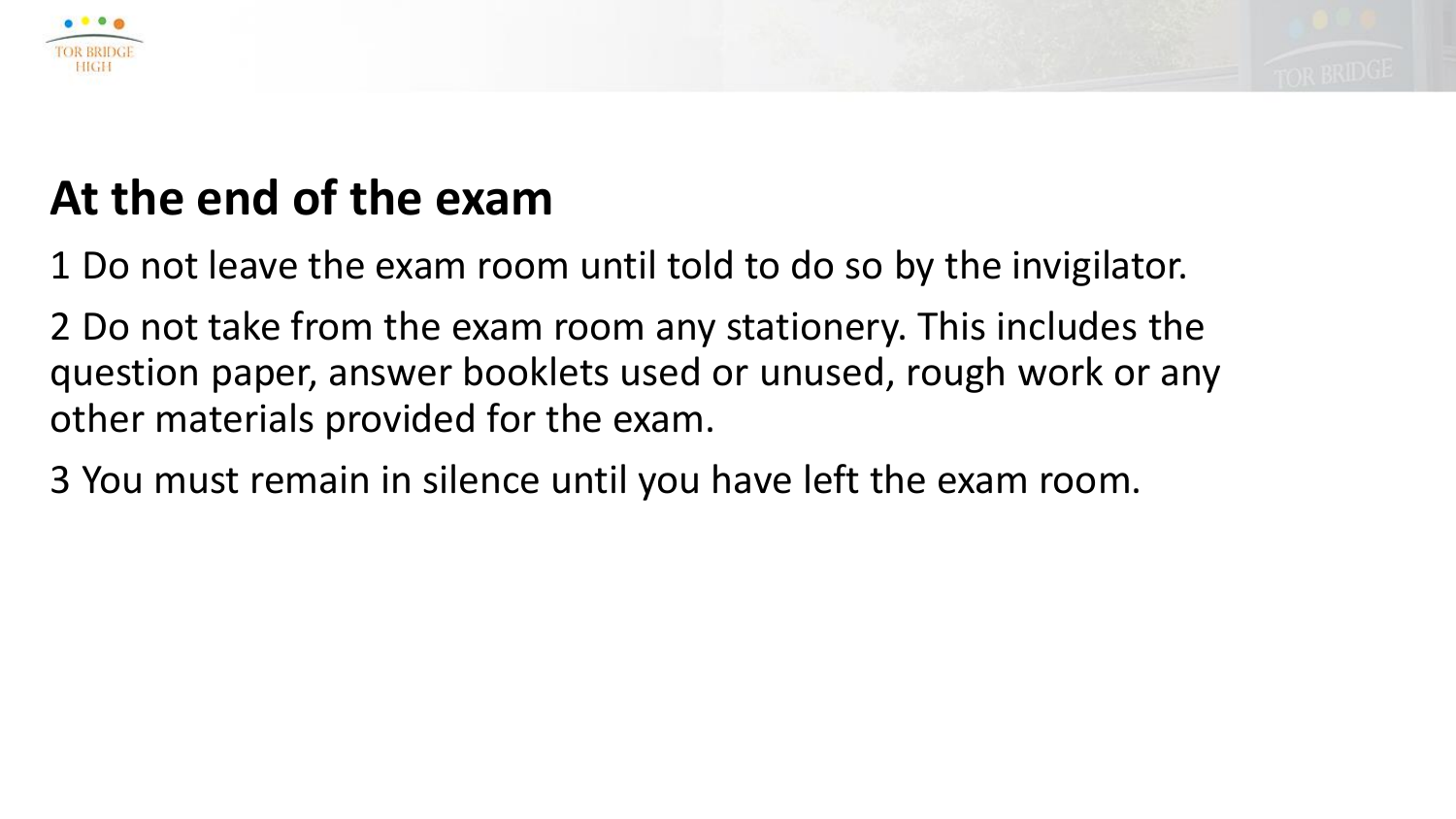



## Covid Specifics

#### **Face Masks**

- At present there is no requirement to wear a face mask in exams.
- Should you wish to then you will be required to store yours with your bags etc and you may then ask the invigilator for a new disposable mask that you may wear into and during the exam.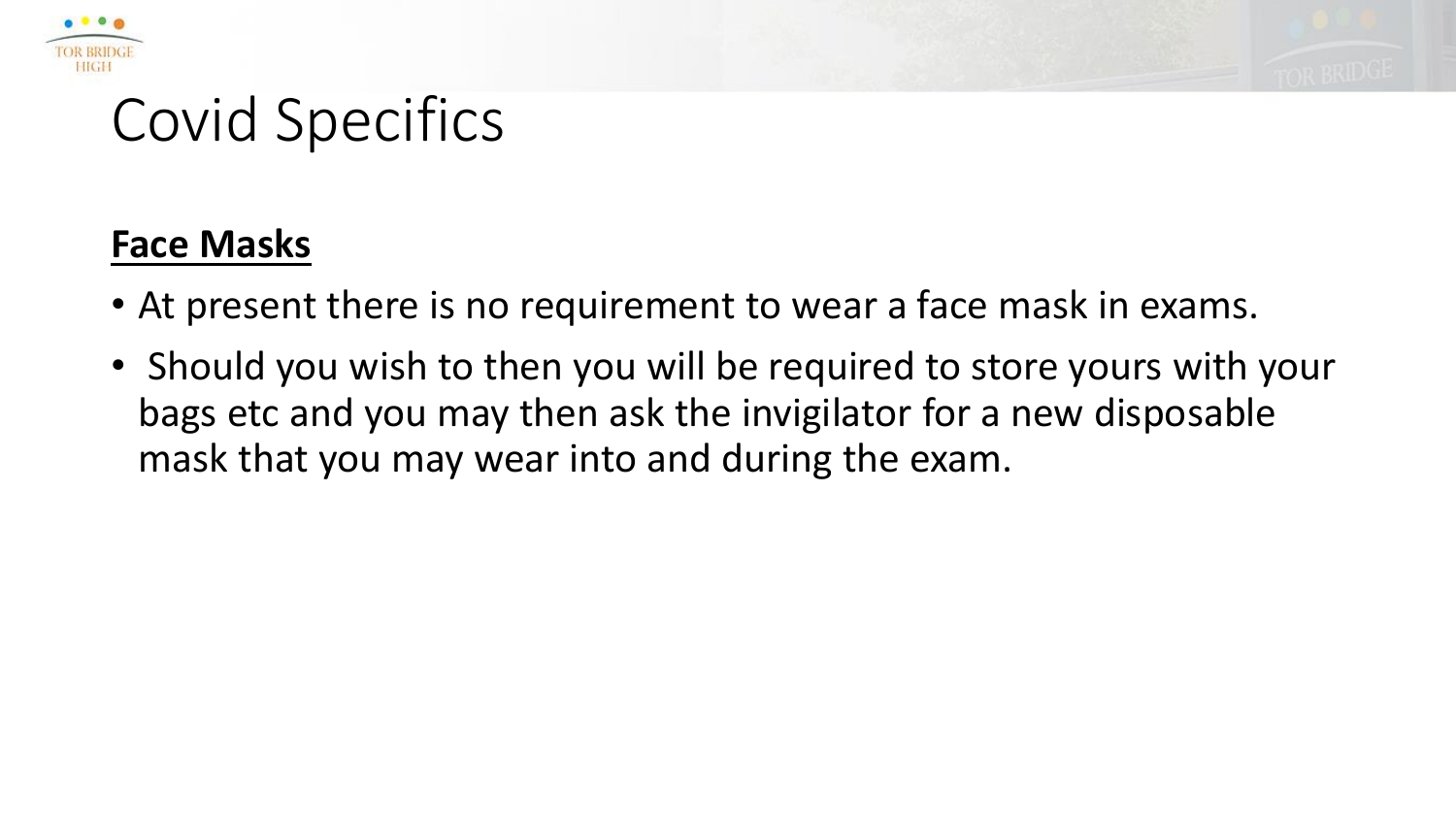



## Other Details

- **Food is not allowed.** (Unless there is a specific medical need previously approved by the exam officer / Head of School).
- **Drinking water will be allowed** in a spill proof cap bottle. There must be **no labels** on the bottle.
- You must be in **full school uniform** ( in the event of hot weather you will be allowed to remove jackets and ties if needed) to be granted access to the exam venue by the Invigilator team.
- Invigilator checks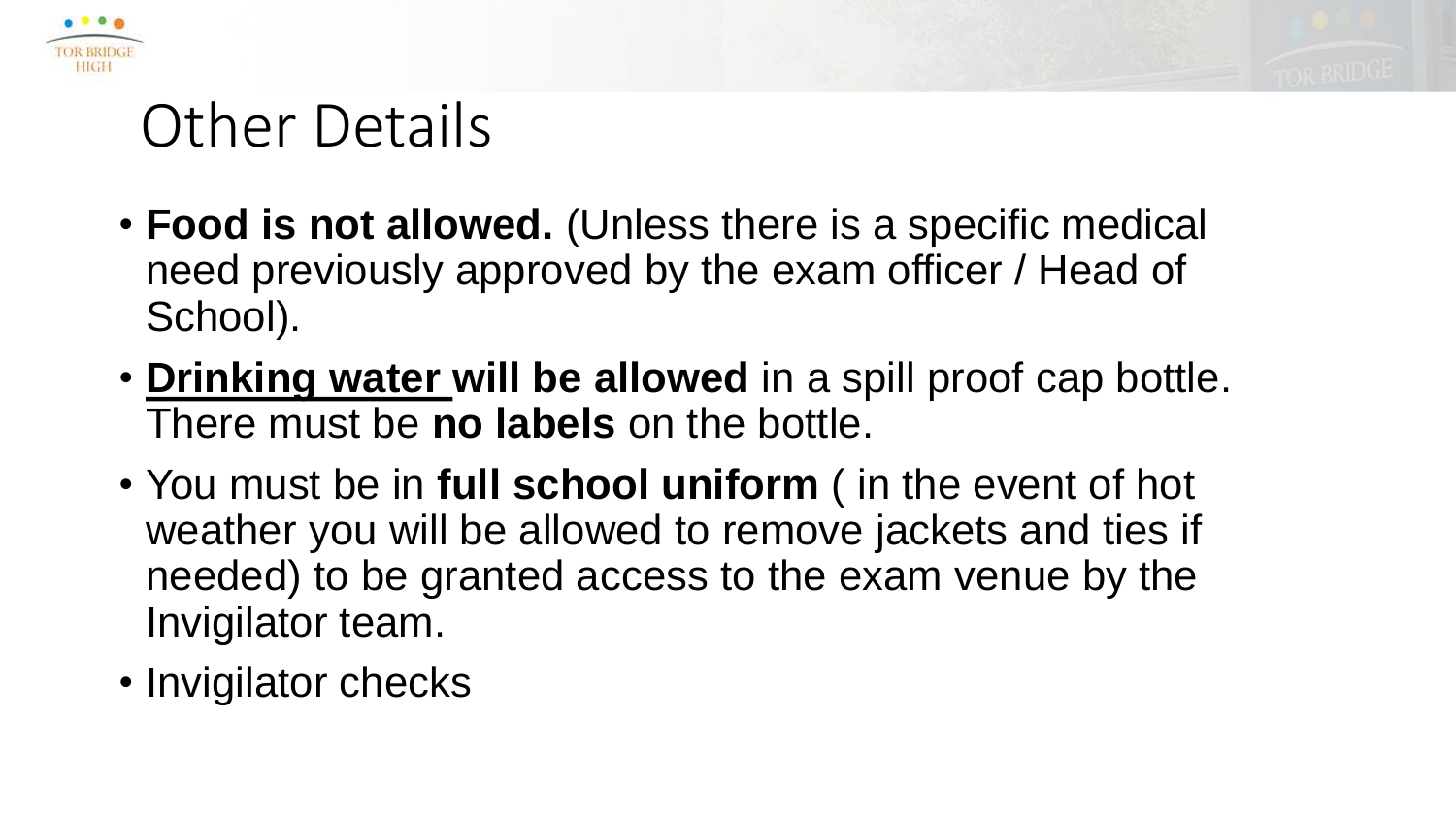



## Be prepared

Remember Don't worry! Stress, anxiety and nervousness are all very normal human emotions. You can manage these emotions by being as prepared as possible.

- Familiarise yourself with your exam venue
- Have all of your equipment ready
- Get a good night's sleep

And of course…

• Revise- there is still time!